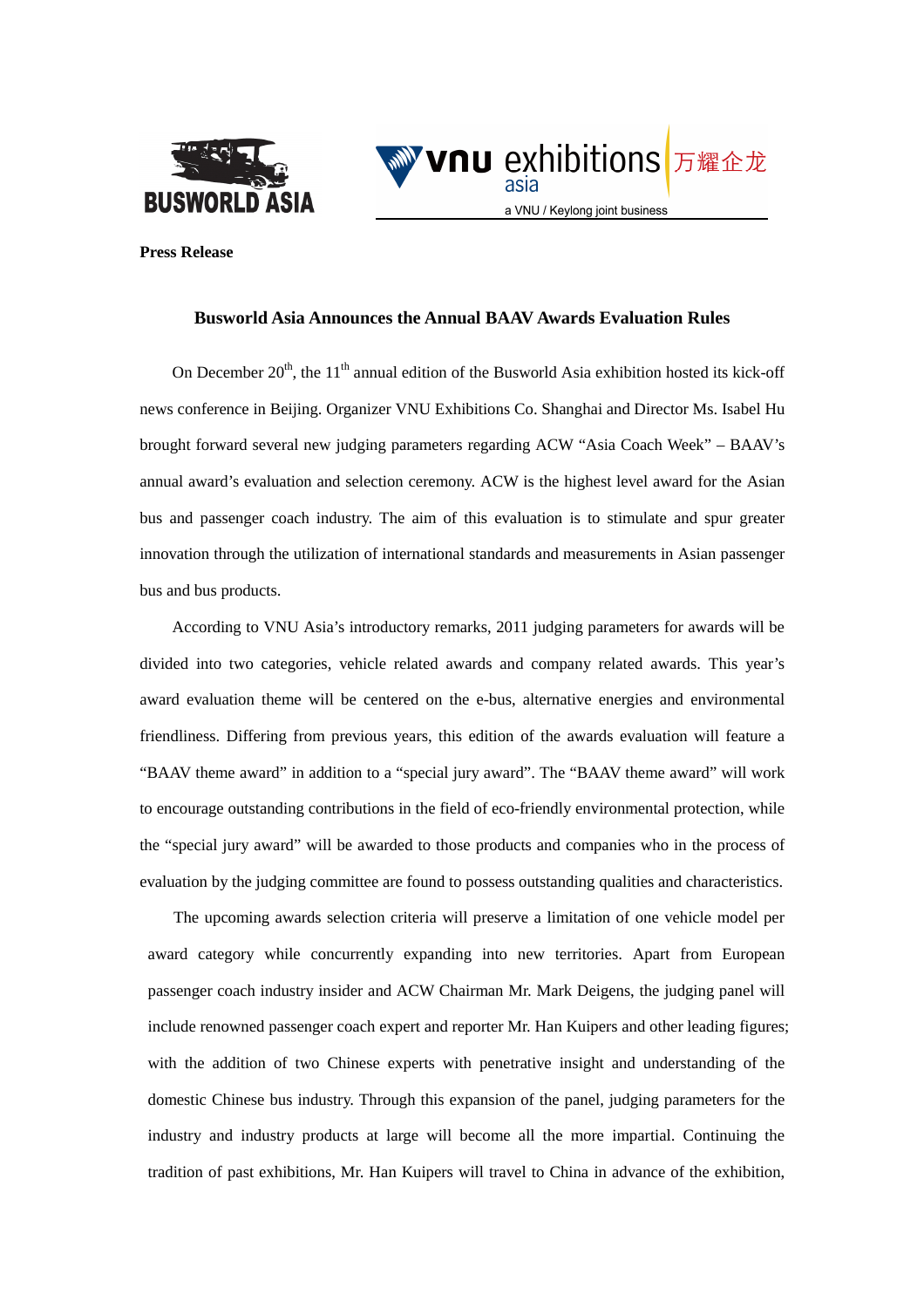undertaking thorough and comprehensive on site-visits and inspections for those Chinese passenger bus companies taking part in the exhibition; assuring the accuracy of all bus manufacturer and bus model information and working to ensure the impartiality and authoritativeness of awards selection.

According to prepared remarks released in Beijing December  $20<sup>th</sup>$ , organizer VNU and the ACW selection committee will also be increasing the quality of evaluative result analysis, providing individual consultative services to all participating in the ACW evaluation. One by one, participating passenger bus companies will be able to dialogue with leaders in the passenger bus sector, analyzing flaws and imperfections in their models and jointly exploring areas for improvement and advancement. These measures will help the Chinese bus industry to more fully understand its structural advantages and underlying weaknesses, the better to acclimate itself to higher European quality standards and international market requirements. In the process, this will advance the Chinese passenger bus industry in an overall healthier direction of development.

#### **Attached**:**BAAV Asia Coach Week Grand Prize Awards Breakdown:**

#### **Vehicle Awards**

- Innovation Award Passenger Buses:Passenger Bus or Mid to Small Sized Coach, Award limited to only one vehicle model
- Innovation Award Public Transportation:Public Transport、Mid to Small Sized Public Transit or BRT vehicles, Award limited to only one vehicle model
- Environment Award Passenger Buses:Passenger Bus or Mid to Small Sized Coach, Award limited to only one vehicle model
- Environment Award Public Transportation:Public Transport、Mid to Small Sized Public Transport or BRT vehicles, Award limited to only one vehicle model
- Safety Award Passenger Buses:Passenger Buses or Mid to Small Sized Passseger Coach, Award limited to only one vehicle model
- Safety Award Public Transportation: Public Transport, Mid to Small Sized Public Transport or BRT vehicles, Award limited to only one vehicle model.
- Comfort Award- Passenger Buses:Passenger Bus or Mid to Small Sized Coach,